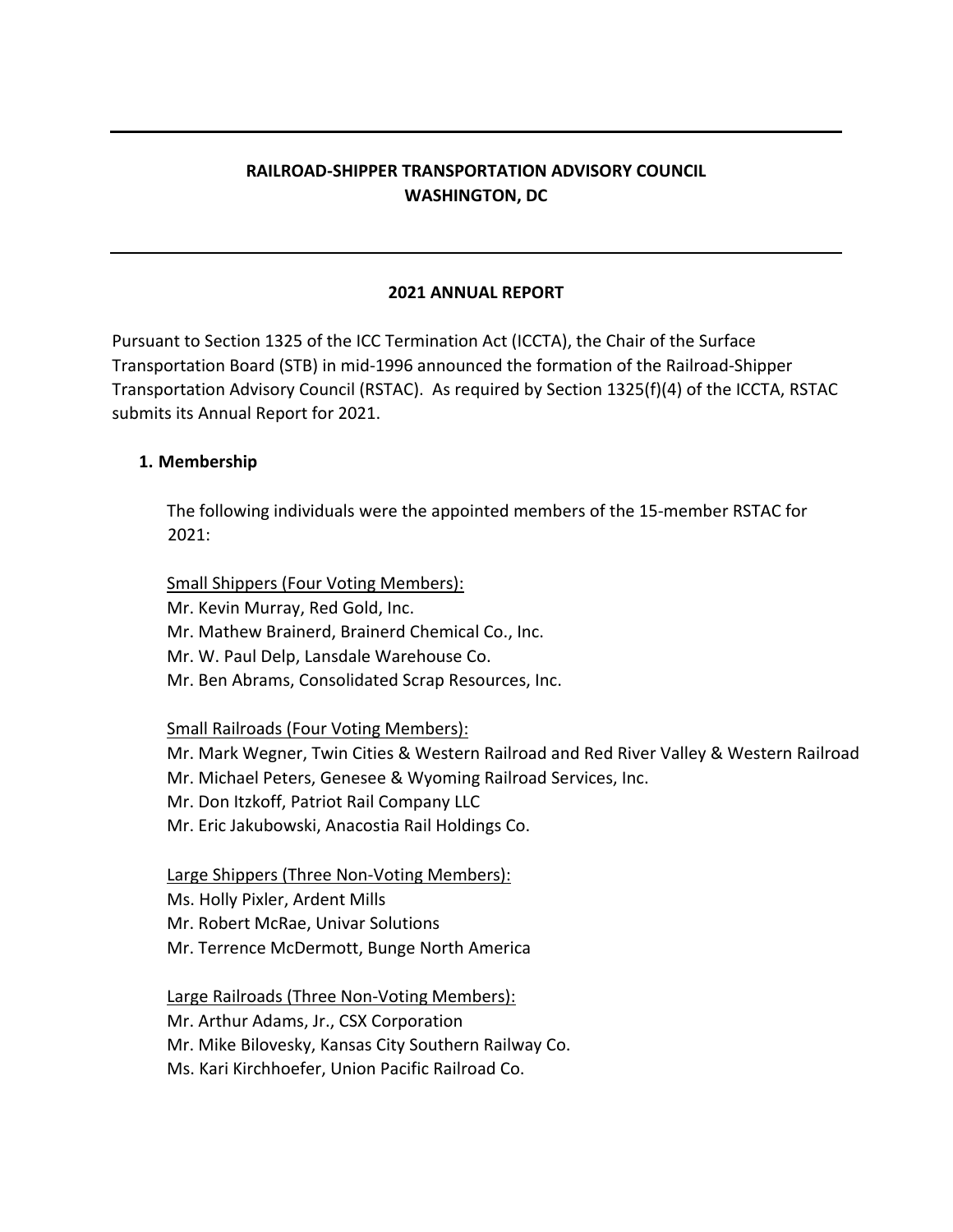At-Large (One Voting Member): Ms. Brandy Christian, Port of New Orleans

## Ex-Officio Members:

Martin Oberman, Chairman, Surface Transportation Board Robert Primus, Vice Chairman, Surface Transportation Board Ann Begeman, Member, Surface Transportation Board<sup>[1](#page-1-0)</sup> Patrick Fuchs, Member, Surface Transportation Board Michelle Schultz, Member, Surface Transportation Board Stephen O'Connor, Federal Railroad Administration, representing The Honorable Pete Buttigieg, Secretary U.S. Department of Transportation.

RSTAC Officers for 2021, effective at the February 2021 meeting: Mathew Brainerd, Chairman Mark Wegner, Vice Chairman Robert McRae, Secretary/Treasurer

## **2. RSTAC Meetings**

Due to the national COVID epidemic emergency, the Council did not meet in-person in 2021. Meetings were held virtually on a weekly, bi-weekly, or monthly basis, as needed, with updates on railroad and shipper activities.

Field reports traditionally allowing thirty minutes per report were abbreviated to fiveplus minutes per report. This made for a limited amount of data points. However, RSTAC Members made good use of the time and the information presented was valuable.

### **3. RSTAC Member Briefing**

At the April 7, 2021 meeting, STB Staff provided an overview of the RSTAC Statute and Ethics and Ex Parte communication rules.

## **4. RSTAC Discussion Points during Meetings**

- $\triangleright$  How the pandemic situation is affecting employees, operations, suppliers, and customers
- $\triangleright$  Dynamics related to transportation services

<span id="page-1-0"></span><sup>&</sup>lt;sup>1</sup> Ann Begeman departed from the STB on December 17, 2021, following Senate confirmation of her replacement, Karen Hedlund.